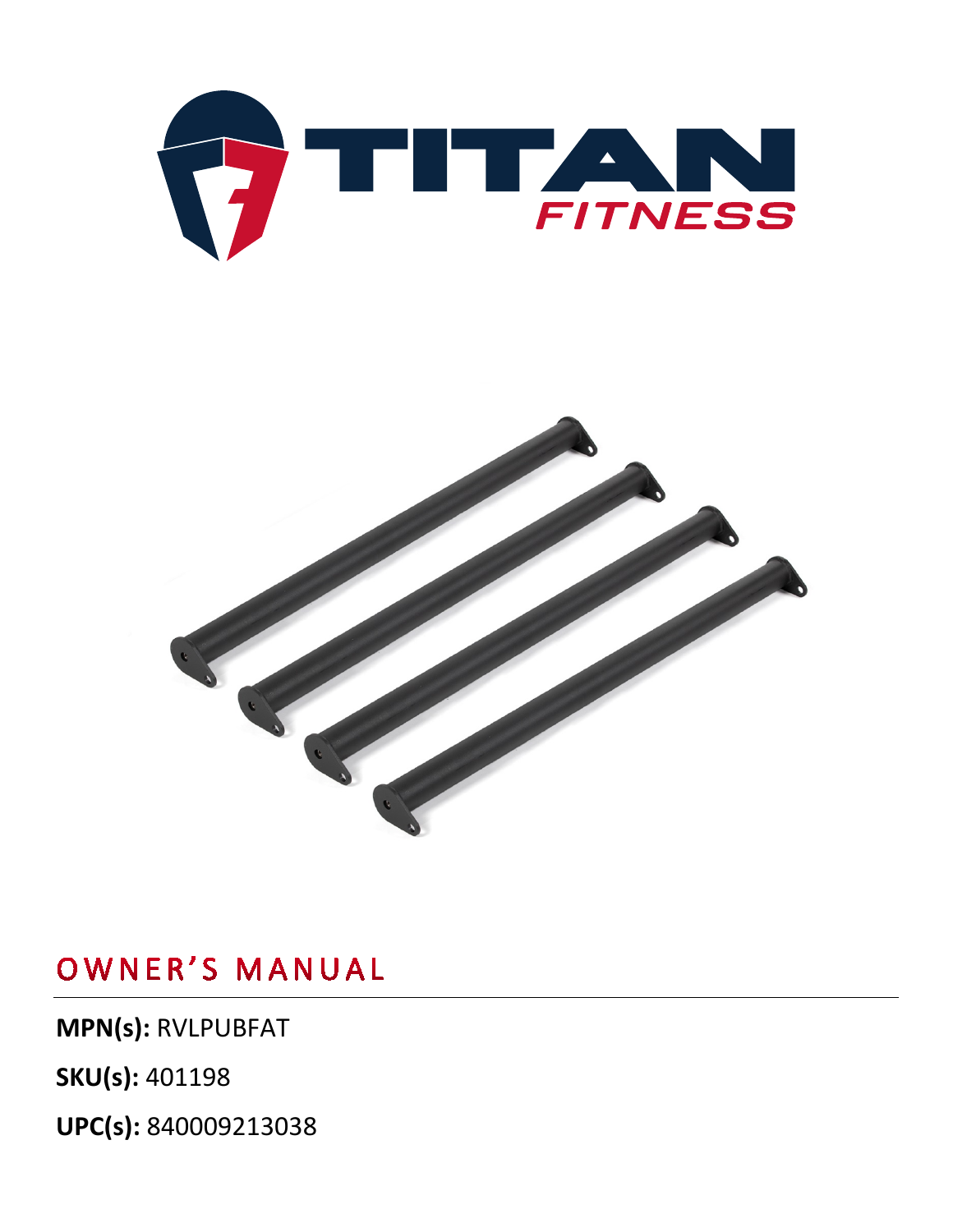## PARTS DIAGRAM / EXPLODED VIEW

| <b>KEY</b> | <b>BOX</b> | <b>DESCRIPTION</b>  | <b>QTY</b> |
|------------|------------|---------------------|------------|
| (2)        |            | 2-inch Pull Up Bars |            |